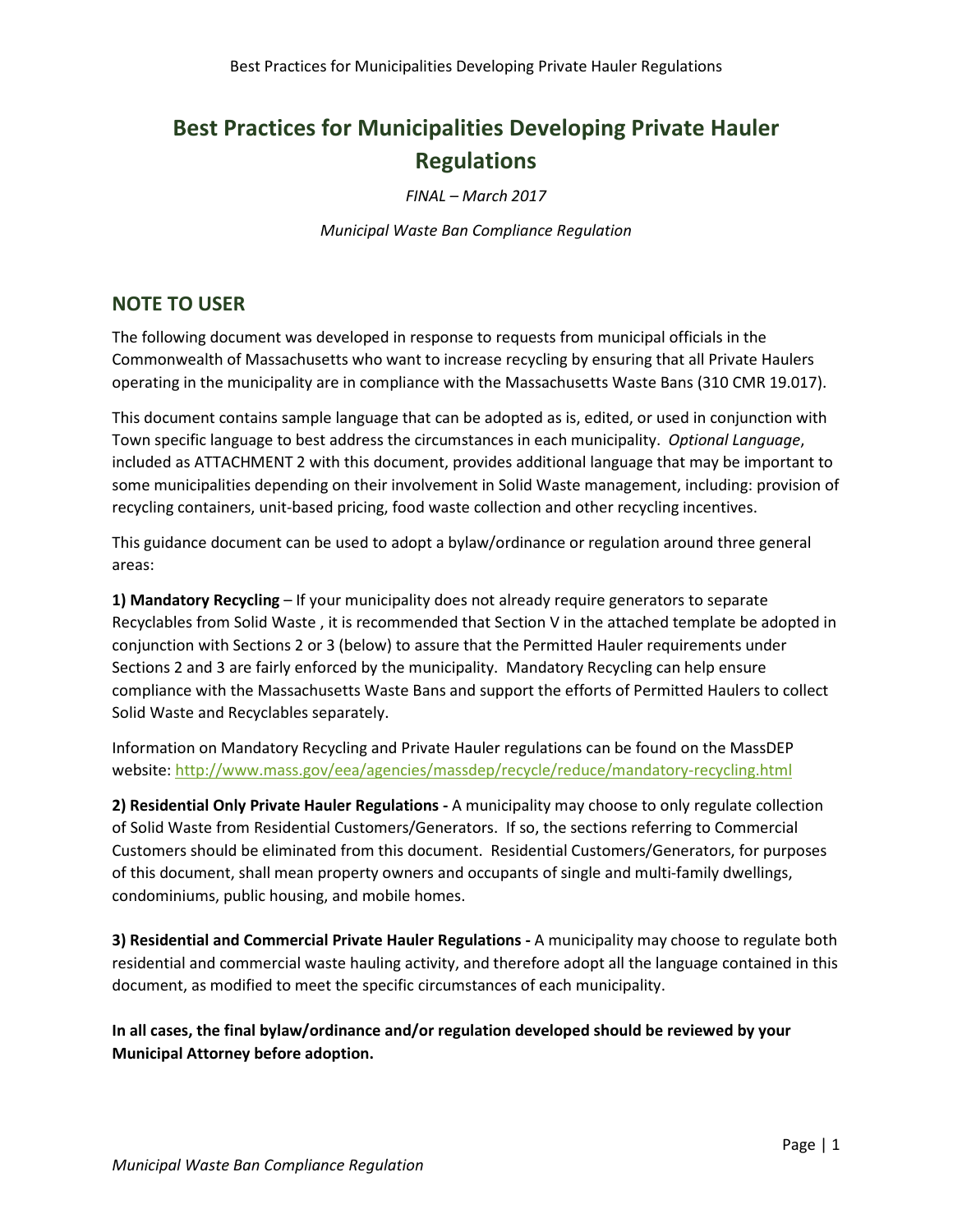# **Page Intentionally Left Blank**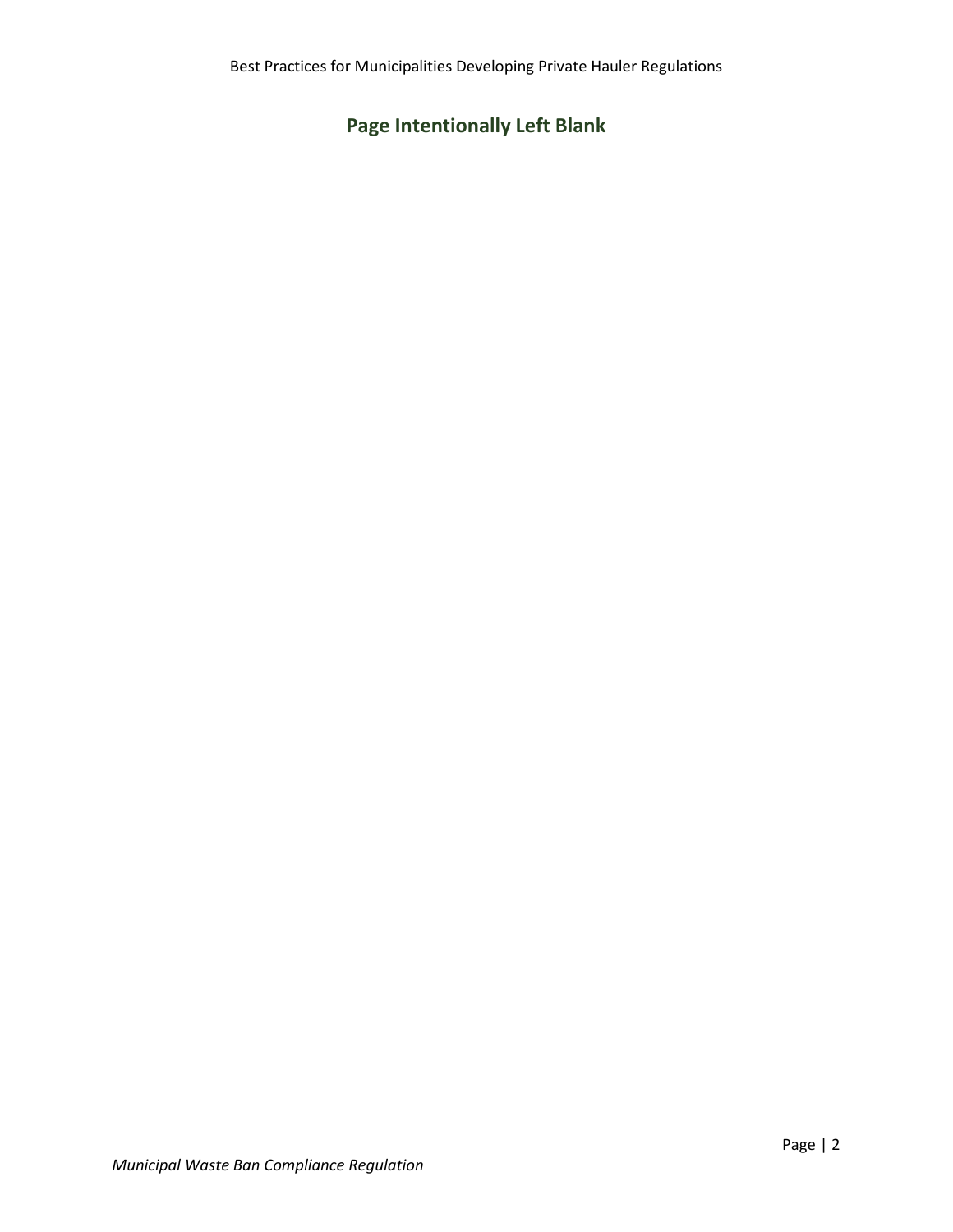# **GENERAL LANGUAGE TEMPLATE**

# **RULES AND REGULATIONS FOR REMOVAL, TRANSPORT, AND DISPOSAL OF SOLID WASTE OR RECYCLABLES IN THE TOWN/CITY OF**

#### **I. Purpose**

The goal of these regulations is to protect public health and the environment and ensure that all Private Haulers collecting Solid Waste and Recyclables adhere to the Massachusetts Waste Ban regulations and uniformly comply with permit requirements established by the Town/City of . This should ensure that:

- The environmental benefits of recycling are maximized;
- There is joint enforcement of the Waste Ban requirements by the municipality and all Private Haulers operating within the municipality;
- There are fair and equitable rules for all Private Haulers operating in the municipality;
- All residents and businesses have convenient (parallel) access to recycling collection services;
- All Private Haulers licensed to operate in a municipality are in compliance with state regulations (310 CMR 19.017);
- There is greater consistency across municipalities to promote clear operating guidelines for Private Haulers; and,
- Municipalities and Private Haulers work together to support the goals of the Solid Waste Master Plan and the Global Warming Solutions Act.

#### **II. Authority**

These regulations establish minimum requirements for the systematic collection of Solid Waste and Recyclables in order to promote waste reduction, comply with State-mandated Waste Bans (310 CMR 19.017), and further the goals of the Town/City of \_\_\_\_\_\_\_. The Board of Health of the Town/City of adopts these regulations under the provisions of Chapter 111 Sections 31, 31A, 31B, 122 and 150A of the Massachusetts General Laws.

Private Haulers shall only collect for disposal those items acceptable for disposal. Materials banned from disposal under 310 CMR 19.017 shall not be included with Solid Waste.

#### **III. Effective Date**

These regulations shall take effect on \_\_\_\_\_\_\_\_\_\_\_\_.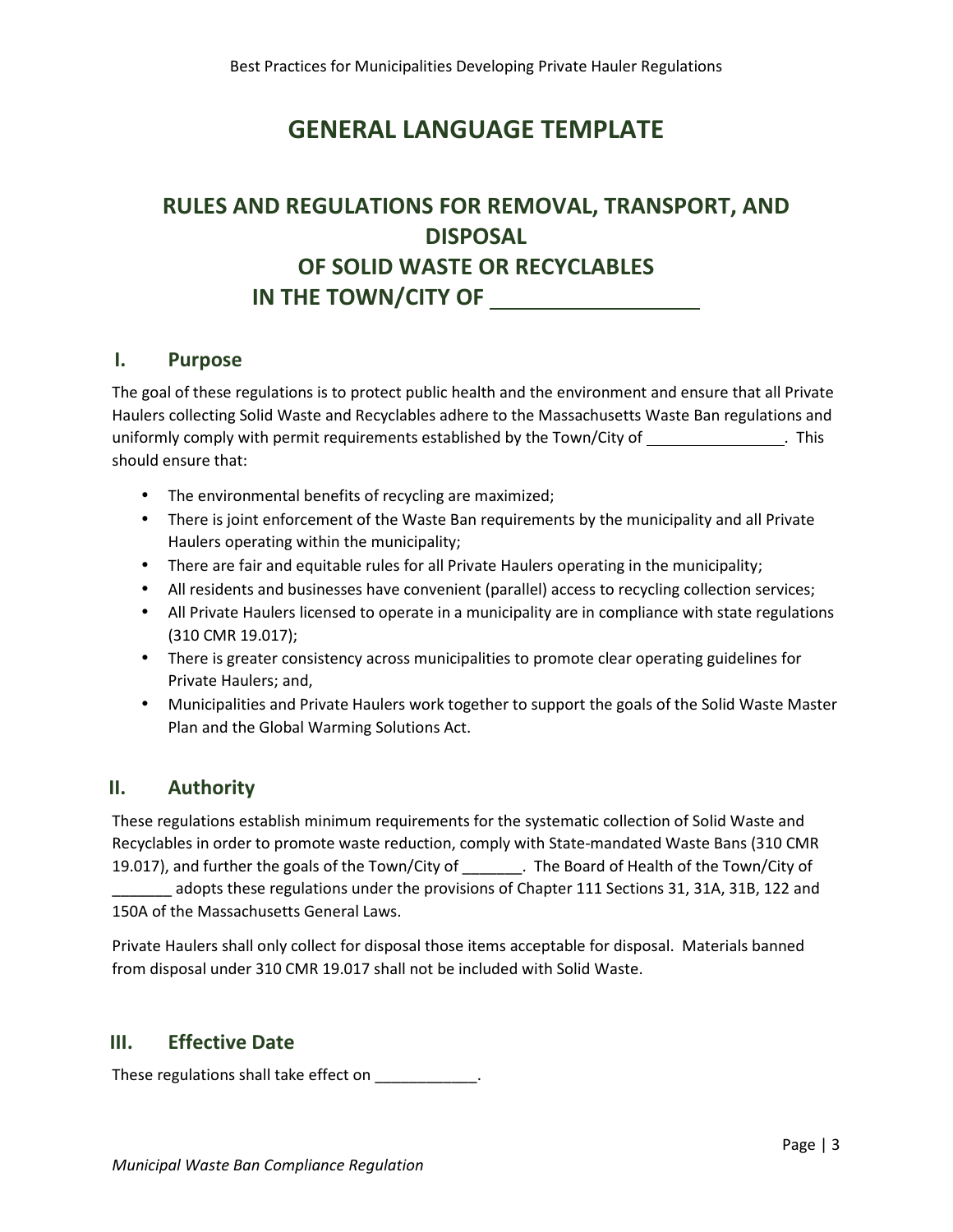### **IV. Definitions**

For the purposes of this regulation, the following words and phrases shall have the following meaning unless the content clearly indicates otherwise:

*Commercial Customers/Generators* shall mean property owners and occupants of any commercial, industrial, institutional, municipal, school, or mixed use building within the Town/City of \_\_\_\_\_\_\_\_.

*Customer* shall mean either Residential Customer/Generator or Commercial Customer/Generator.

*Mercury Disposal Prohibition* shall mean Disposal Prohibition Provision of the Mercury Management Act (Chapter 190 of the Acts of 2006). Effective May 1, 2008, mercury-added products cannot be disposed of in Solid Waste. The law also prohibits any Solid Waste collector from collecting as Solid Waste the contents of a Solid Waste container that the collector knows (or reasonably should know) includes one or more mercury-added products. Details may be found at this link: http://www.mass.gov/eea/docs/dep/toxics/laws/hgbanfaq.pdf

*Permitted Hauler* shall mean any Private Hauler who has obtained a valid Private Hauler permit from the Town/City of \_\_\_\_\_\_\_.

*Private Hauler* shall mean any person or entity providing collection of Solid Waste and/or Recyclables for hire within the Town/City of \_\_\_\_\_\_\_\_\_.

*Recyclables* shall mean a material that is banned from disposal in the Commonwealth of Massachusetts pursuant to 310 CMR 19.017: Waste Bans. Mixed paper, cardboard, glass, metal, and plastic containers are priority materials of this regulation.

*Residential Customers/Generators* shall mean property owners and occupants of single and multifamily dwellings, condominiums, public housing, and mobile homes within the Town/City of \_\_\_\_\_\_\_\_\_\_\_

*Solid Waste* shall mean useless, unwanted or discarded non-recyclable solid and liquid wastes, excluding items restricted from disposal in Massachusetts, as defined by Table 310 CMR 19.017(3) of the Massachusetts' Solid Waste regulations (310 CMR 19.017).

**Town/City** shall mean the *Town/City of*

*Waste Ban Materials* shall mean all materials designated as banned from disposal in the Commonwealth of Massachusetts pursuant to 310 CMR 19.017: Waste Bans, including: asphalt pavement, brick & concrete, cathode ray tubes, clean gypsum wallboard, commercial food waste, ferrous and non-ferrous metals, glass & metal containers, lead acid batteries, leaves and yard waste, recyclable paper, cardboard and paperboard, single resin narrow-necked plastics, treated and untreated wood and wood waste (banned from landfills only), white goods (large appliances), and whole tires (banned from landfills only).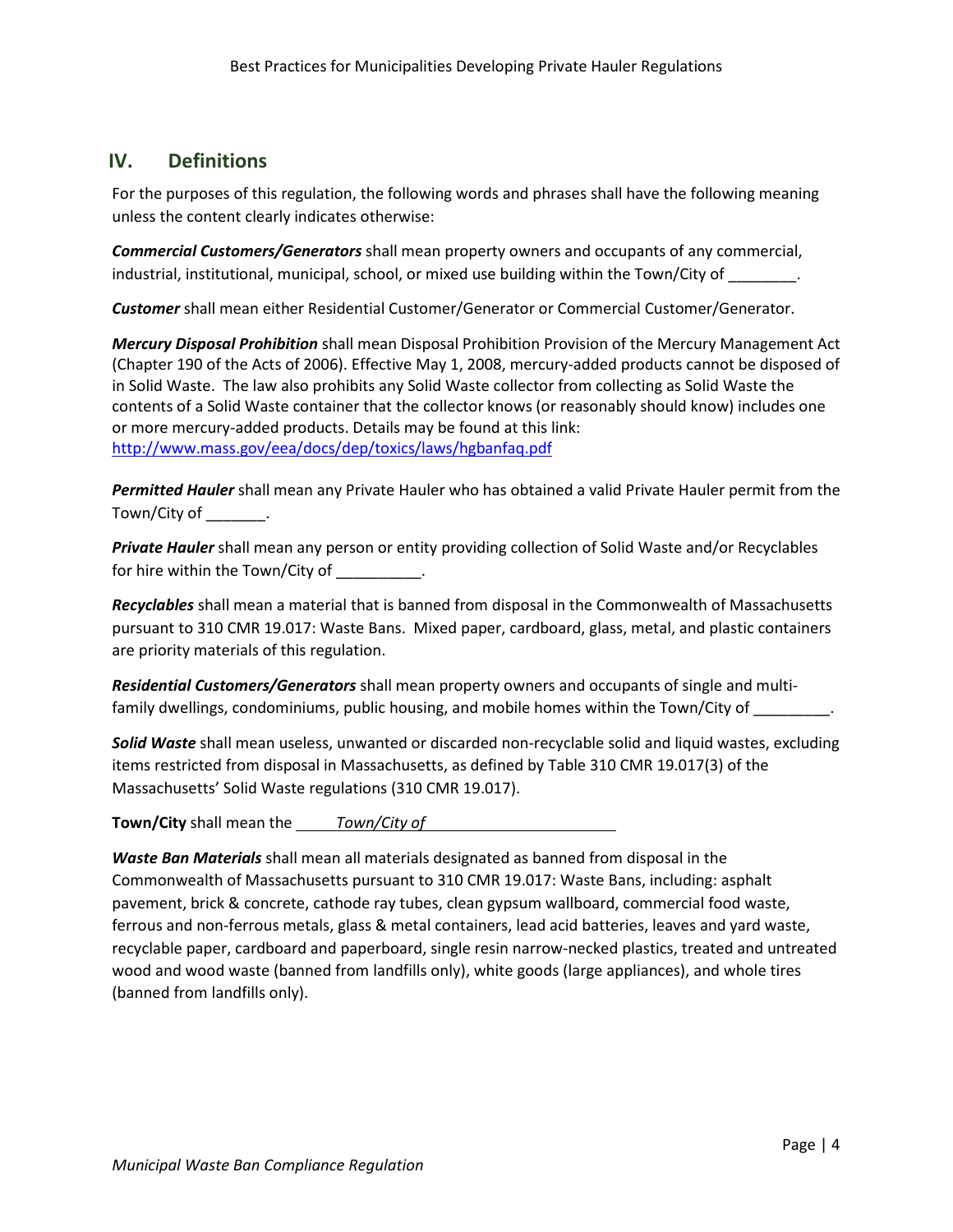## **V. Mandatory Recycling**

*(NOTE TO USER: If the municipality has already codified Mandatory Recycling for waste generators, insert reference to municipal regulation/bylaw/ordinance here).* These regulations are intended to support and align with the Town/City of \_\_\_\_\_\_\_\_\_\_\_\_ Mandatory Recycling bylaw/ordinance and/or regulation as follows*.* 

*OR* 

*(NOTE TO USER: If the municipality has not yet codified Mandatory Recycling for waste generators, the following language may be utilized):* In order to protect the environment, promote recycling and be in compliance with Massachusetts Waste Ban regulations (310CMR 19.017); the Town/City of

hereby establishes a requirement for mandatory separation of Recyclables from the Solid Waste stream. This requirement applies to all Residential Customers/Generators and Commercial Customer/Generators in the Town/City of \_

#### *(NOTE TO USER: Below are options to enact Mandatory Recycling for waste generators:*

- *Massachusetts General Law Chapter 40 Section 8H enables the legislative body (Town Meeting, city council) to establish a program for recycling. Any recycling program established pursuant to this section may require that all residents, schools and businesses in a city or town separate from their Solid Waste those Recyclables designated by the municipality.*
- *Local Boards of Health may choose to adopt Mandatory Recycling regulations under the provisions of MGL Chapter 111 Section 31.*
- *Municipalities may choose to enforce the Massachusetts Waste Bans 310 CMR 19.017.)*

The Town/City of\_\_\_\_\_\_\_\_\_ will inform all generators (residential and commercial) at least once per year that recycling is mandatory.

## **VI. Permit Required**

All Private Haulers wishing to collect, transfer, or transport Solid Waste or Recyclables generated within shall be required to first obtain or annually renew a permit from the Town/City of \_\_\_\_\_\_\_. No Private Hauler may collect Solid Waste or Recyclables unless they have obtained a valid Private Hauler Permit from the Town/City. Private Haulers that collect only Recyclables must also be permitted.

#### **A. Permit Application**

The permit application shall include the formal name of the person or company, a statement that the person or company is registered to do business in Massachusetts and that the person or company is fully insured, and a contact name, address, and telephone number. Copies of certificates of insurance for public liability and property insurance also shall be included.

The permit application must include a statement that the Private Hauler understands, and is in compliance with the Massachusetts Waste Bans and Mercury Disposal Prohibition. The Private Hauler shall list the Solid Waste disposal facilities and the Recycling processing facilities where Solid Waste and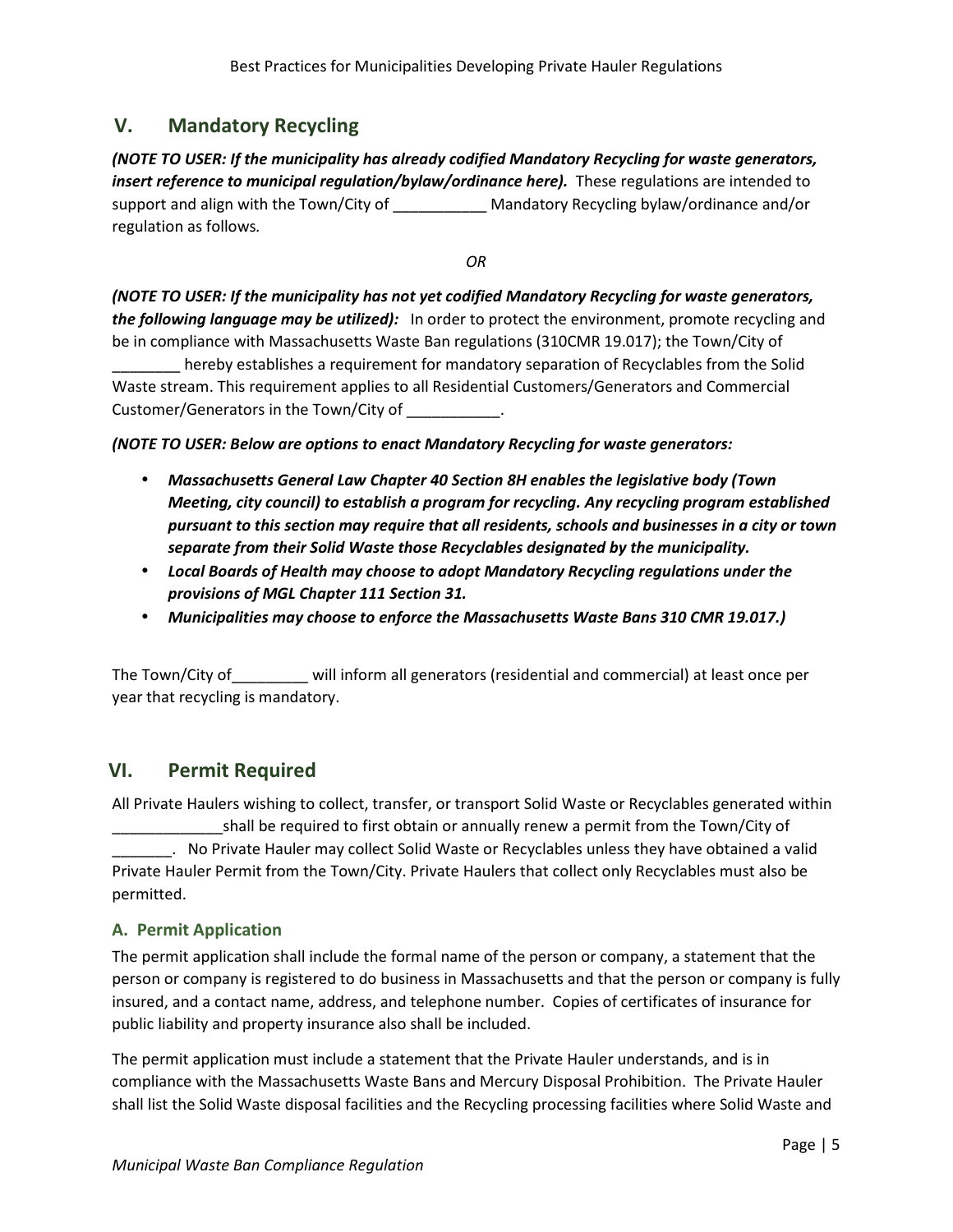Recyclables are expected to be delivered from Private Hauler's Customers during the permit year. The application shall be signed by a designated representative of the company, permitted to do business within the Commonwealth of Massachusetts.

The application shall include information on the types of services intended to be offered, and the approximate number of collection trucks expected to be used in the municipality during the course of the permit year. The application shall include information on how the Private Hauler intends to ensure that Customers prevent Waste Ban materials from being disposed with Solid Waste, and how the Private Hauler intends to notify Customers of improper Recycling or Solid Waste disposal.

Upon receipt of a complete permit application, the Board of Health shall have \_\_\_\_\_\_ days to rule on the granting of a permit to operate within the Town/City of \_\_\_\_\_\_\_\_\_\_\_\_. In addition, the applicant shall pay an annual permit fee of *(insert fee)* as determined by the Town/City of  $\blacksquare$ .

#### **B. Annual Permit Renewal**

Each Permitted Hauler shall annually submit a renewal application of his/her permit no later than the 1<sup>st</sup> of \_\_\_ *(insert month)* \_\_\_\_ (*recommend one month in advance of permit expiration*), by paying the annual permit fee.

The annual renewal application must indicate any changes from the original permit, including any change in Solid Waste or Recyclables facilities used, and must be signed by a business owner. The renewal must be accompanied by the following information or a completed Annual Solid Waste and Recyclables Reporting Form (ATTACHMENT 4):

- Total tons of Solid Waste collected for disposal and total tons of Recyclables collected for processing from Residential Customers/Generators within the Town/City of \_\_\_\_\_\_\_ during the previous calendar year or 12-month period. (In the case where the Permitted Hauler delivers loads for disposal or recycling that are combined with more than one municipality, then the Permitted Hauler must provide their best estimate of tonnage delivered from the Town/City.)
- The average number of Residential and Commercial Customers using each service (Solid Waste, Recycling) during the previous calendar year within the Town/City.
- The names of any Commercial Customers where the Permitted Hauler is providing Solid Waste only service.
- The names of any Commercial Customers where the Permitted Hauler is providing Recycling only service.
- Copies of any Waste Ban violation letters or notices received by the Permitted Hauler during the prior year that refer to loads collected within the Town/City of  $\qquad \qquad$ .

Failure to provide a complete and accurate Annual Solid Waste and Recyclables Reporting Form may be grounds for denial of a permit to operate within the Town/City of \_\_\_\_\_\_\_\_\_.

Annual permits will be issued by the  $1<sup>st</sup>$  of  $\frac{1}{\sqrt{1-\frac{1}{n}}\sqrt{1-\frac{1}{n}}}$  each year.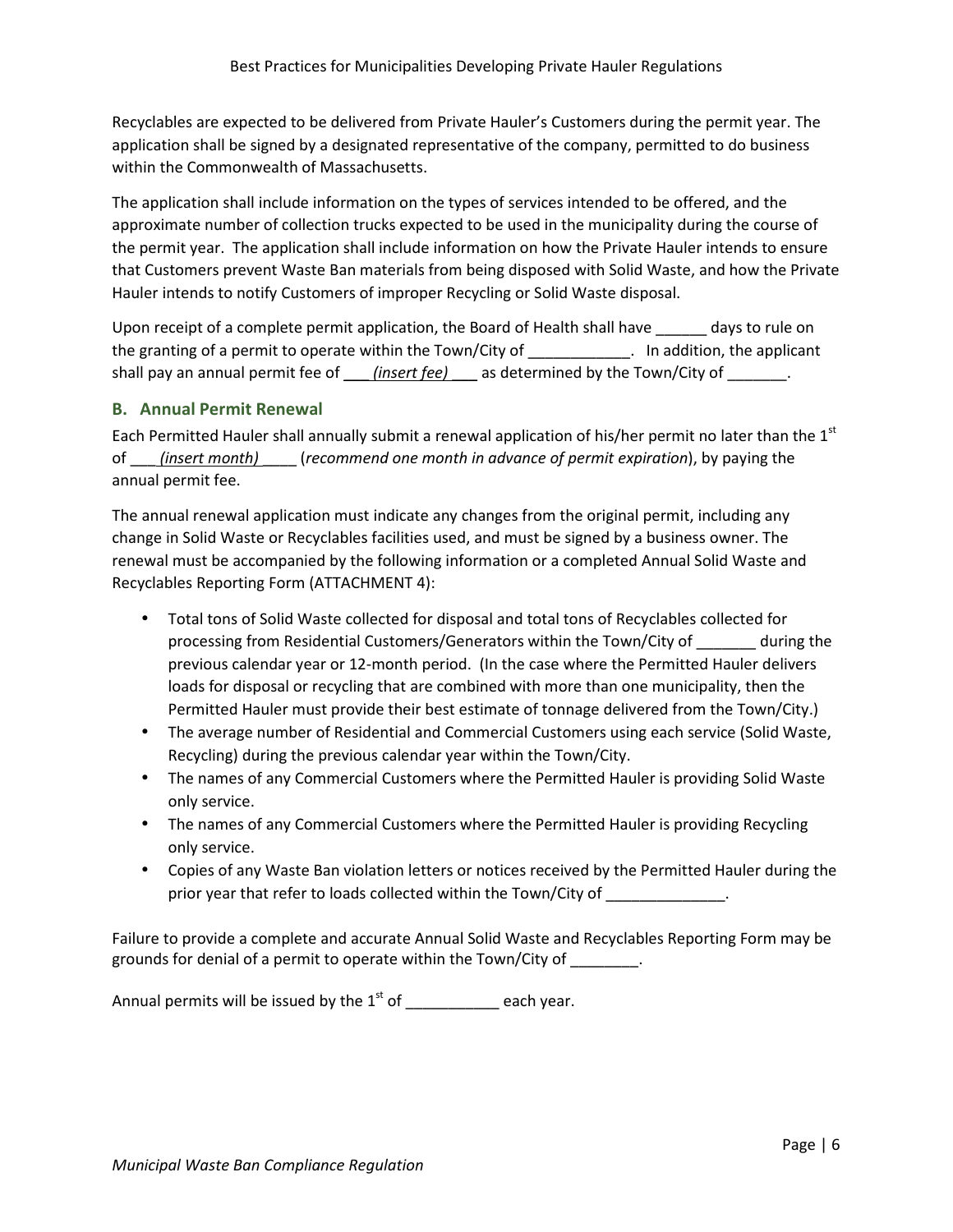#### **C. General Permit Requirements**

All Permitted Haulers must be in compliance with the following general permit requirements:

- All Permitted Haulers must clearly display the name of the company on each vehicle operating in the municipality.
- All Permitted Haulers must be in compliance with applicable federal, state and local laws. Each vehicle must meet all Department of Transportation safety requirements at all times.
- All materials must be securely contained in the vehicle. Littering or leaking shall be considered a violation of the permit.
- Recyclables shall not be commingled with Solid Waste when collected by the Permitted Hauler. Recyclables must be delivered to a processing facility designed to accept Recyclables. The Permitted Hauler shall inform Customers how to prepare acceptable Recyclables consistent with the requirements of the Recyclables processing facility.
- Permitted Haulers shall only collect for disposal Solid Waste which is not banned from disposal. It is the responsibility of the Permitted Hauler to educate the Customer about the Waste Bans and inform them that they will refuse to collect Solid Waste mixed with Waste Ban items that are visible to the driver/collector from any of their Customers (there is no requirement to open bags). Please refer to the list of Waste Ban items (ATTACHMENT 1) which may not be accepted at Massachusetts' disposal facilities.
- In the event that the Permitted Hauler refuses to collect any materials, the Permitted Hauler will notify such Customers in writing of the reason(s) for refusal to collect the Solid Waste or Recyclables. In addition, the Permitted Hauler will advise the Board of Health about Customers who have received rejection notices. The Board of Health will, where possible, assist the Permitted Hauler with enforcement of the Mandatory Recycling provision and/or Waste Ban requirement.

## **VII. Bundled Service Requirement**

*(NOTE TO USER: The goal of this requirement is to ensure that Permitted Haulers provide a bundled service for the collection of both Solid Waste and Recyclables for each Customer. This ensures that all Customers have access to recycling services in order to be in compliance with the Waste Bans.)* 

#### **A. Service to Residential Customers/Generators**

For *Residential Customers/Generators*, the bundled service must provide Customers with Solid Waste and Recyclables collection at a rate that reflects the cost of providing both services. Solid Waste and Recycling services must be provided by the same Permitted Hauler unless otherwise pre-approved by the Board of Health. The Permitted Hauler may itemize the invoice to clearly show the cost of Recycling collection contained in the bundled service.

All Permitted Haulers serving Residential Customers/Generators must provide appropriately-sized, paired Solid Waste and Recyclables containers that are clearly marked and adjacent or in close proximity to each other.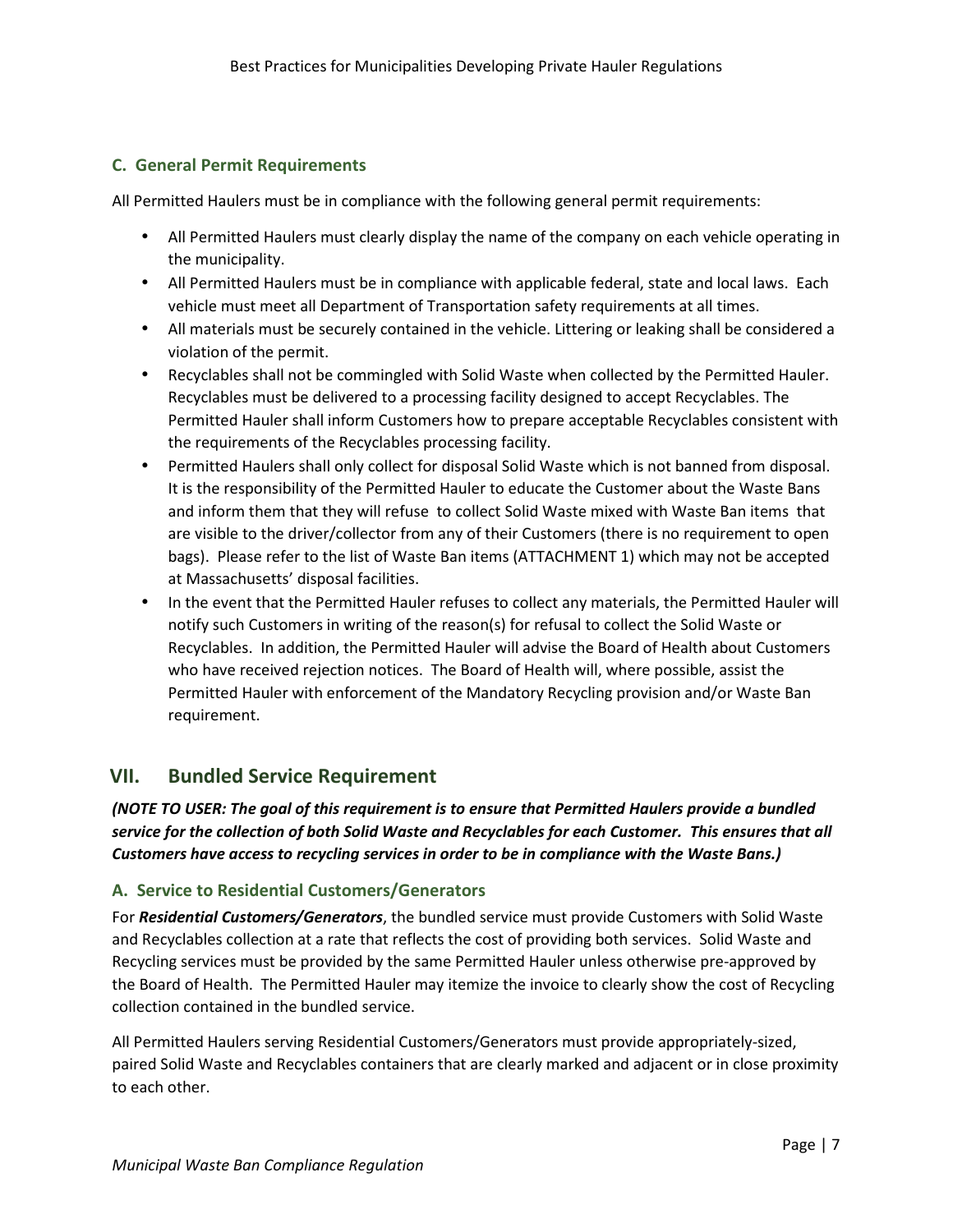#### **B. Service to Commercial Customers/Generators**

For *Commercial Customers/Generators,* the Permitted Hauler must provide both Solid Waste and Recyclables collection; unless the Customer can provide proof to the Permitted Hauler that separate Recycling services are provided by another Permitted Hauler or via one of the methods listed on the Recycling Service Exemption Form (ATTACHMENT 5). Permitted Haulers may charge separately for the collection of Recyclables. Commercial Customers/Generators may choose to contract for collection of Recyclables by a second Permitted Hauler that only performs Recyclables collection. Permitted Haulers that collect only Recyclables are not required to collect Solid Waste.

Permitted Haulers must provide the names and addresses of their Solid Waste only Commercial Customers to the Town/City so the Town/City can follow up to ensure that those Customers are complying with the Waste Bans.

#### **C. Exceptions**

#### *(NOTE TO USER: If the Town/City has a protocol for requesting an exception to any requirement of this regulation, insert here.)*

#### **VIII. Inspection**

The Board of Health or its designee is authorized to inspect a Permitted Hauler's truck and load at any time. The Board of Health also has the right to require weight slips or confirmation of disposal of Solid Waste or management of Recyclables.

#### **IX. Enforcement**

Enforcement of this regulation shall be by criminal complaint in the district court and/or non-criminal disposition ticket per MGL Chapter 40, Section 21D. Agents of the Board of Health or its designee shall have the power to enforce the provisions of this regulation.

#### **A. Penalties**

In the event that a Permitted Hauler fails to follow these regulations, the Board of Health reserves the right to impose reasonable fines and/or revoke the permit to operate within the Town/City, subject to the Appeal Provisions described below.

| (a) First offense       | warning          |                  |
|-------------------------|------------------|------------------|
| (b) Second offense      | fine             |                  |
| (c) Third offense       | tine             |                  |
| (d) Subsequent offenses | not less than \$ | nor more than \$ |

Each day of failure to comply with the regulations shall constitute a separate violation.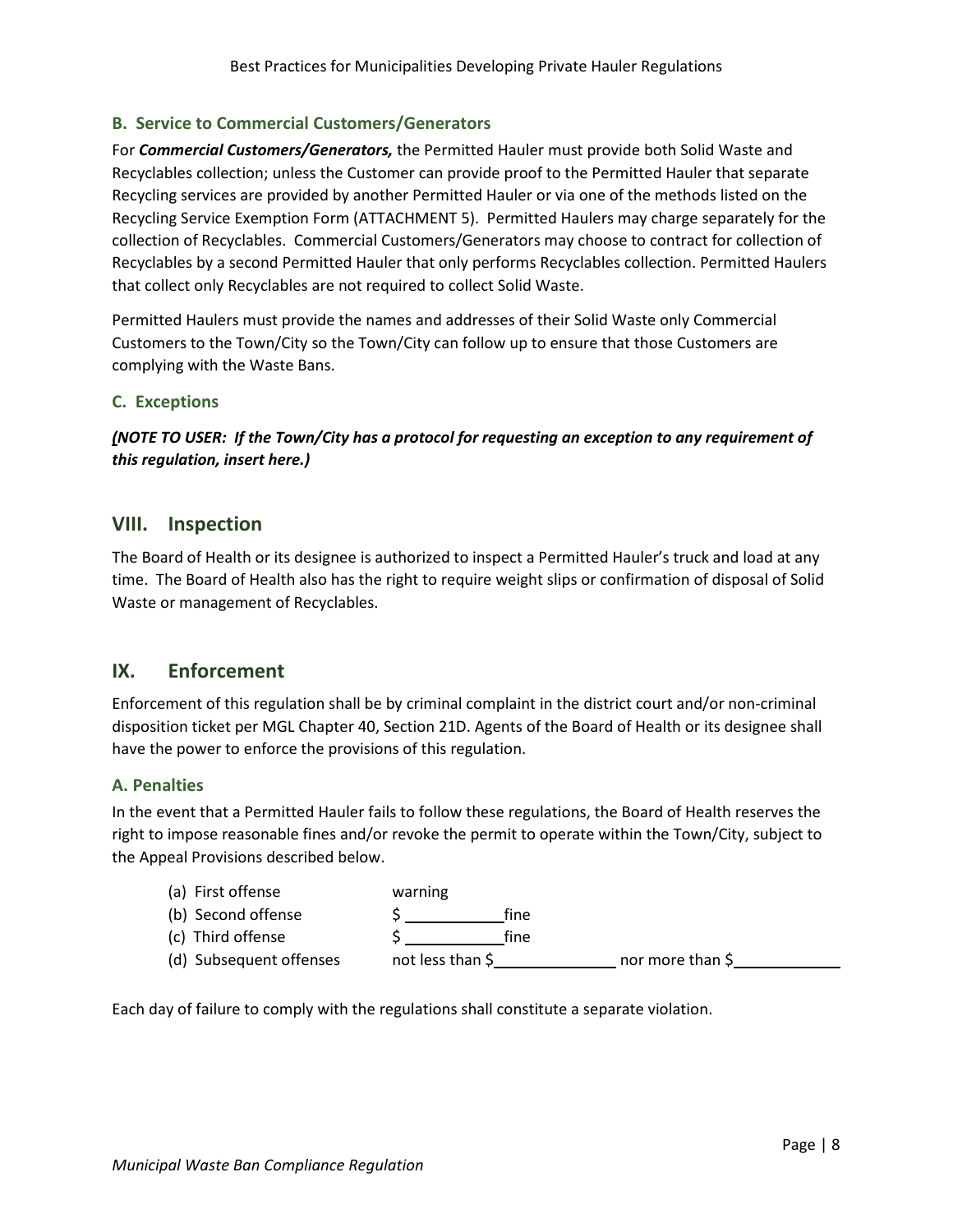#### **B. Appeal Provisions**

Any Permitted Hauler cited for a violation of these regulations may appeal such citation by filing a written notice of appeal with the Board of Health within seven (7) days, exclusive of Saturdays, Sundays and legal holidays, from the date of said citation. A hearing will be held within 60 days from the date of the filing of the appeal. Written notice of the hearing date will be delivered to the applicant at least two (2) weeks prior to the scheduled date. The hearing will be conducted in accordance with the established procedures of the Board of Health.

#### **C. Legal Provisions – Town specific**

*(NOTE TO USER: If the Town/City has standard language for legal provisions, insert here.)*